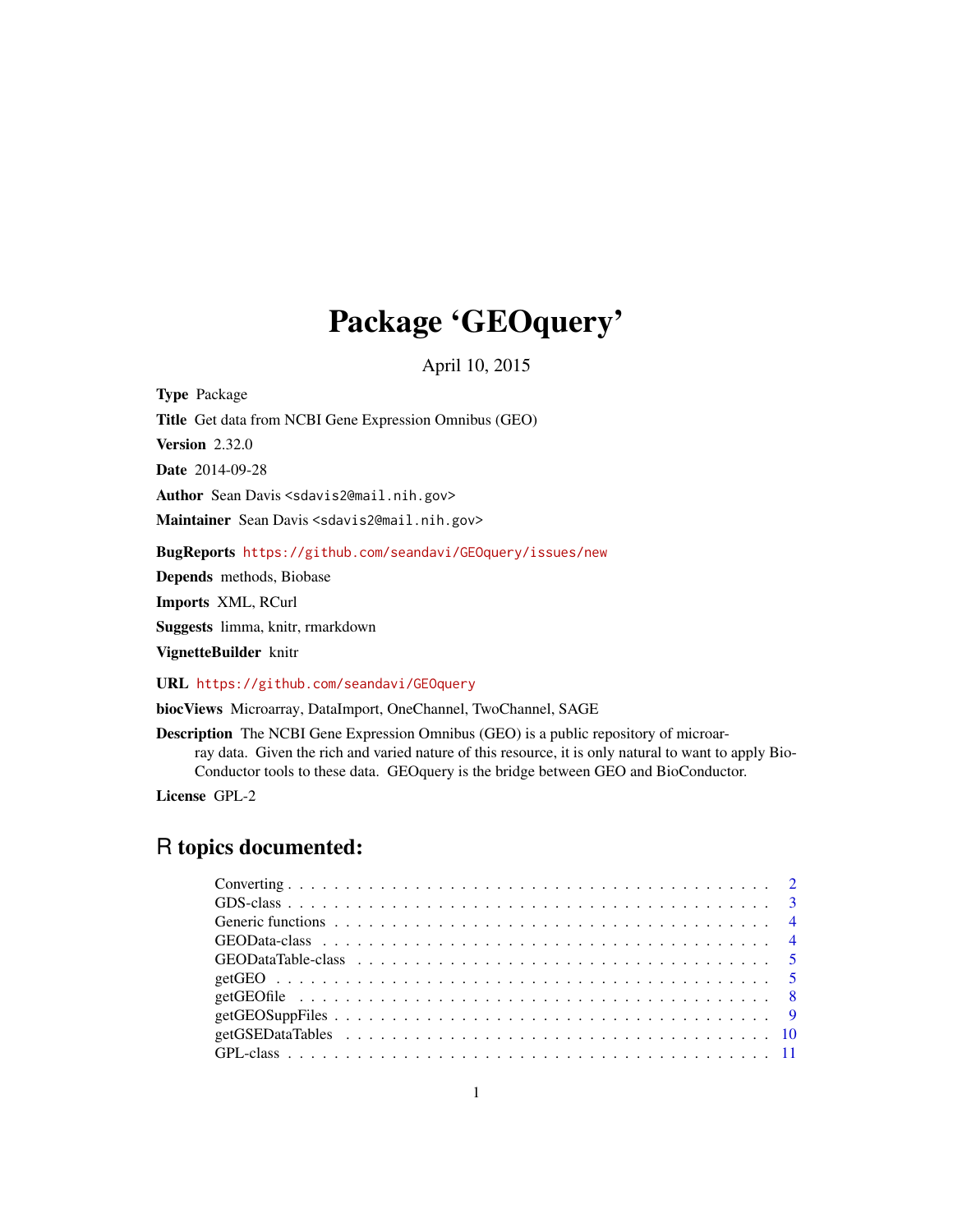#### <span id="page-1-0"></span>2 Converting

| Index |  |  |  |  |  |  |  |  |  |  |  |  |  |  |  |  |  |  |  |  | 15 |
|-------|--|--|--|--|--|--|--|--|--|--|--|--|--|--|--|--|--|--|--|--|----|
|       |  |  |  |  |  |  |  |  |  |  |  |  |  |  |  |  |  |  |  |  |    |
|       |  |  |  |  |  |  |  |  |  |  |  |  |  |  |  |  |  |  |  |  |    |
|       |  |  |  |  |  |  |  |  |  |  |  |  |  |  |  |  |  |  |  |  |    |
|       |  |  |  |  |  |  |  |  |  |  |  |  |  |  |  |  |  |  |  |  |    |
|       |  |  |  |  |  |  |  |  |  |  |  |  |  |  |  |  |  |  |  |  |    |

Converting *Convert a GDS data structure to a BioConductor data structure*

#### Description

Functions to take a GDS data structure from getGEO and coerce it to limma MALists or ExpressionSets.

#### Usage

GDS2MA(GDS,do.log2=FALSE,GPL=NULL,AnnotGPL=TRUE,getGPL=TRUE) GDS2eSet(GDS,do.log2=FALSE,GPL=NULL,AnnotGPL=TRUE,getGPL=TRUE)

#### Arguments

| GDS        | The GDS datastructure returned by getGEO                                                                                                                                                                                                                                                                                                                                                                |
|------------|---------------------------------------------------------------------------------------------------------------------------------------------------------------------------------------------------------------------------------------------------------------------------------------------------------------------------------------------------------------------------------------------------------|
| do.log2    | Boolean, should the data in the GDS be log2 transformed before inserting into<br>the new data structure                                                                                                                                                                                                                                                                                                 |
| <b>GPL</b> | Either a GPL data structure (from a call to getGEO) or NULL. If NULL, this will<br>cause a call to getGEO to produce a GPL. The gene information from the GPL<br>is then used to construct the genes slot of the resulting limma MAList object or<br>the feature Data slot of the Expression Set instance.                                                                                              |
| AnnotGPL   | In general, the annotation GPL files will be available for GDS records, so the<br>default is to use these files over the user-submitted GPL files                                                                                                                                                                                                                                                       |
| getGPL     | A boolean defaulting to TRUE as to whether or not to download and include<br>GPL information when converting to ExpressionSet or MAList. You may want<br>to set this to FALSE if you know that you are going to annotate your feature Data<br>using Bioconductor tools rather than relying on information provided through<br>NCBI GEO. Download times can also be greatly reduced by specifying FALSE. |

#### Details

This function just rearranges one data structure into another. For GDS, it also deals appropriately with making the "targets" list item for the limma data structure and the phenoData slot of ExpressionSets.

#### Value

| GDS2MA   | A limma MAList          |
|----------|-------------------------|
| GDS2eSet | An ExpressionSet object |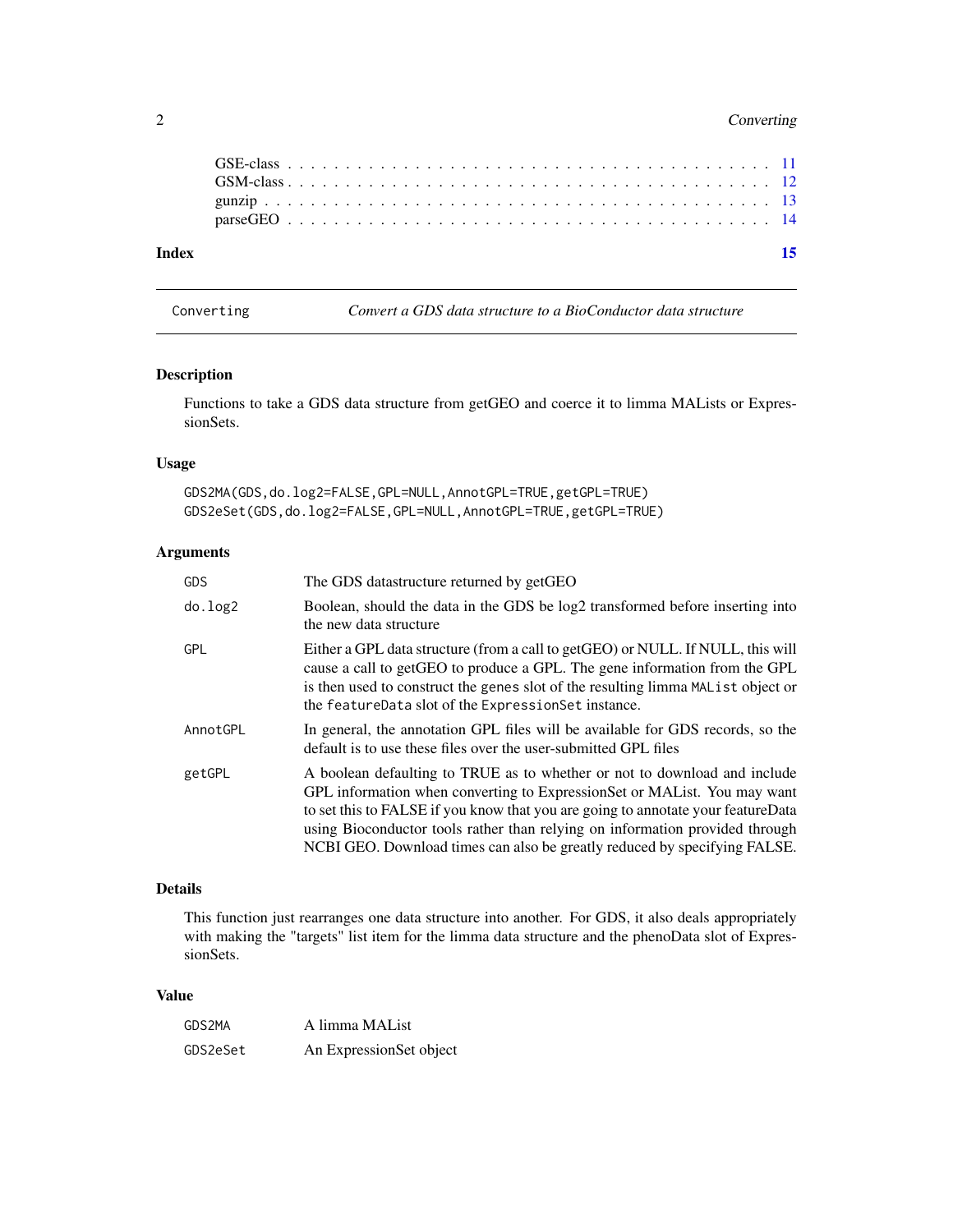#### <span id="page-2-0"></span>GDS-class 3

#### Author(s)

Sean Davis

#### References

See the limma and ExpressionSet help in the appropriate packages

#### Examples

```
## Not run: gds505 <- getGEO(GDS505)
## Not run: MA <- GDS2MA(gds505)
## Not run: eset <- GDS2eSet(gds505)
```
<span id="page-2-1"></span>GDS-class *Class "GDS"*

#### Description

A class describing a GEO GDS entity

#### Objects from the Class

Objects can be created by calls of the form new("GDS", ...)

#### **Slots**

gpl: Object of class "GPL"

dataTable: Object of class "GEODataTable" containing the data table for the GDS

header: Object of class "list" containing the metadata for the GDS; can be accessed via the Meta accessor

#### Extends

Class "GEOData", directly.

#### Methods

No methods defined with class "GDS" in the signature, but methods applying to GEOData are also applicable here.

#### Author(s)

Sean Davis

#### See Also

[GEOData-class](#page-3-1)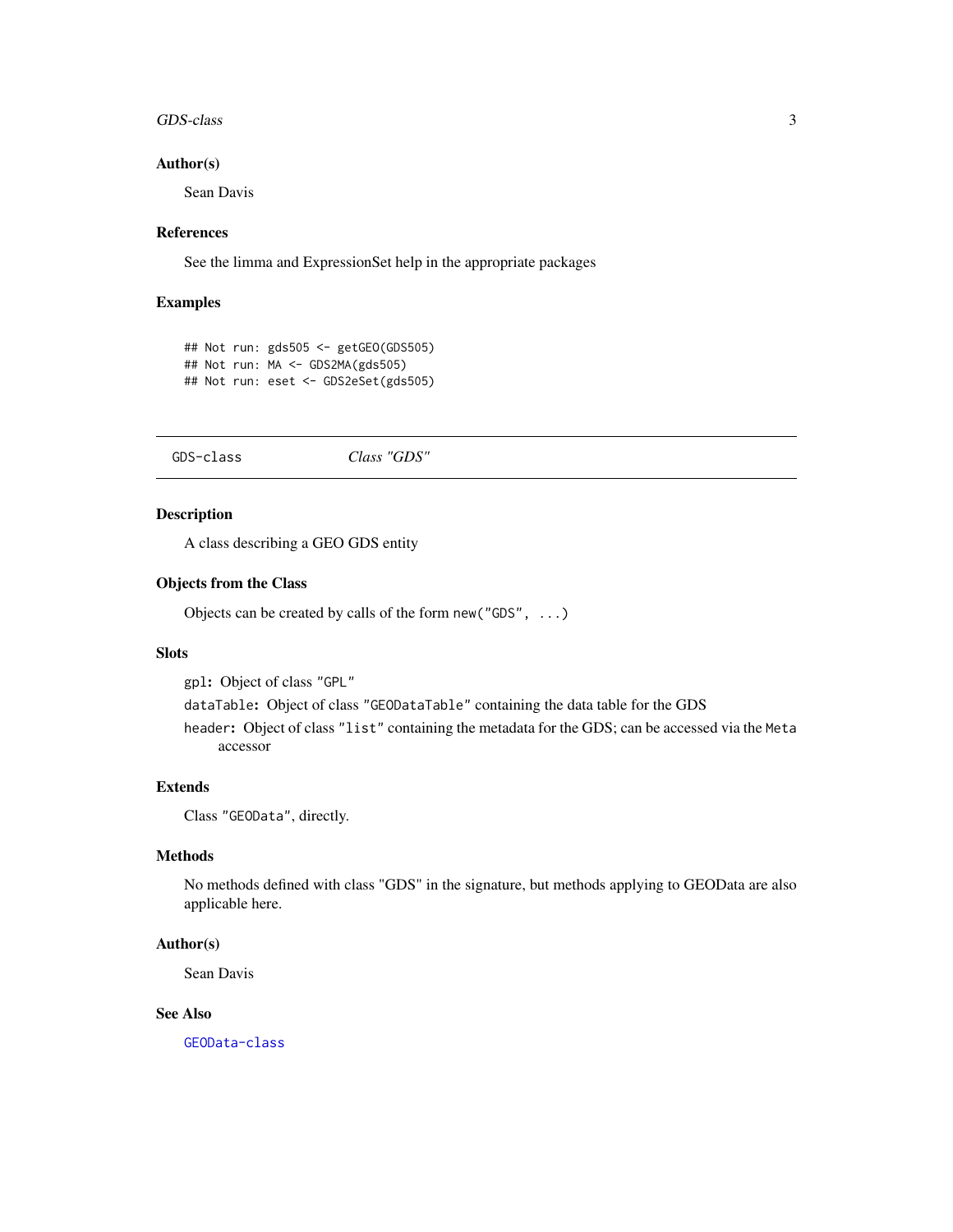<span id="page-3-0"></span>Generic functions *Generic functions for GEOquery*

#### Description

The main documentation is in the Class documentation

#### Author(s)

Sean Davis

#### See Also

[GEOData-class](#page-3-1)

<span id="page-3-1"></span>GEOData-class *Class "GEOData"*

#### Description

A virtual class for holding GEO samples, platforms, and datasets

#### Objects from the Class

Objects can be created by calls of the form new("GEOData", ...).

#### **Slots**

header: Object of class "list" containing metadata

#### Methods

```
Accession signature(object = "GEOData"): returns the GEO acccession for the current object
Columns signature(object = "GEOData"): returns the column descriptions for the current
    object
Meta signature(object = "GEOData"): returns the metadata for the current object
Table signature(object = "GEOData"): returns the "Table" for the current object
dataTable signature(object = "GEOData"): returns the dataTable (column info and data) for
    the current object
show signature(object = "GEOData"): a convenience method for showing a GEO object
```
#### Author(s)

Sean Davis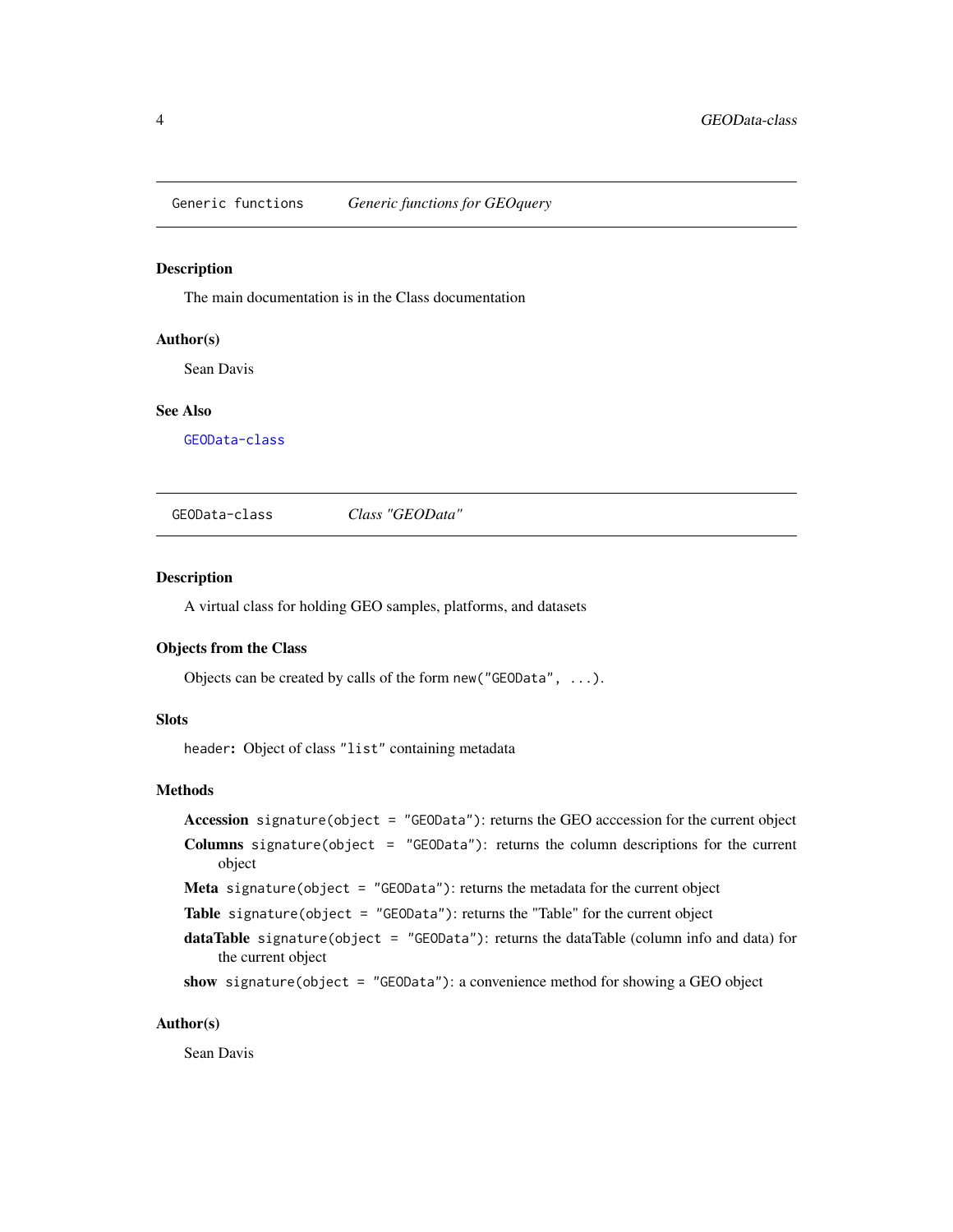#### <span id="page-4-0"></span>GEODataTable-class 5

#### See Also

[GDS-class](#page-2-1), [GPL-class](#page-10-1), [GSM-class](#page-11-1), [GEODataTable-class](#page-4-1),

<span id="page-4-1"></span>GEODataTable-class *Class "GEODataTable"*

#### Description

Contains the column descriptions and data for the datatable part of a GEO object

#### Objects from the Class

Objects can be created by calls of the form new("GEODataTable", ...).

#### Slots

columns: Object of class "data.frame" containing information about the columns in the datatable table: Object of class "data.frame" containing the actual data

#### Methods

Columns signature(object = "GEODataTable"): get the column portion of the GEODataTable Table signature(object = "GEODataTable"): get the table portion of the GEODataTable show signature(object = "GEODataTable"): convenience show method

#### Author(s)

Sean Davis

<span id="page-4-2"></span>getGEO *Get a GEO object from NCBI or file*

#### Description

This function is the main user-level function in the GEOquery package. It directs the download (if no filename is specified) and parsing of a GEO SOFT format file into an R data structure specifically designed to make access to each of the important parts of the GEO SOFT format easily accessible.

#### Usage

```
getGEO(GEO = NULL, filename = NULL, destdir = tempdir(), GSElimits=NULL,
GSEMatrix=TRUE,AnnotGPL=FALSE,getGPL=TRUE)
```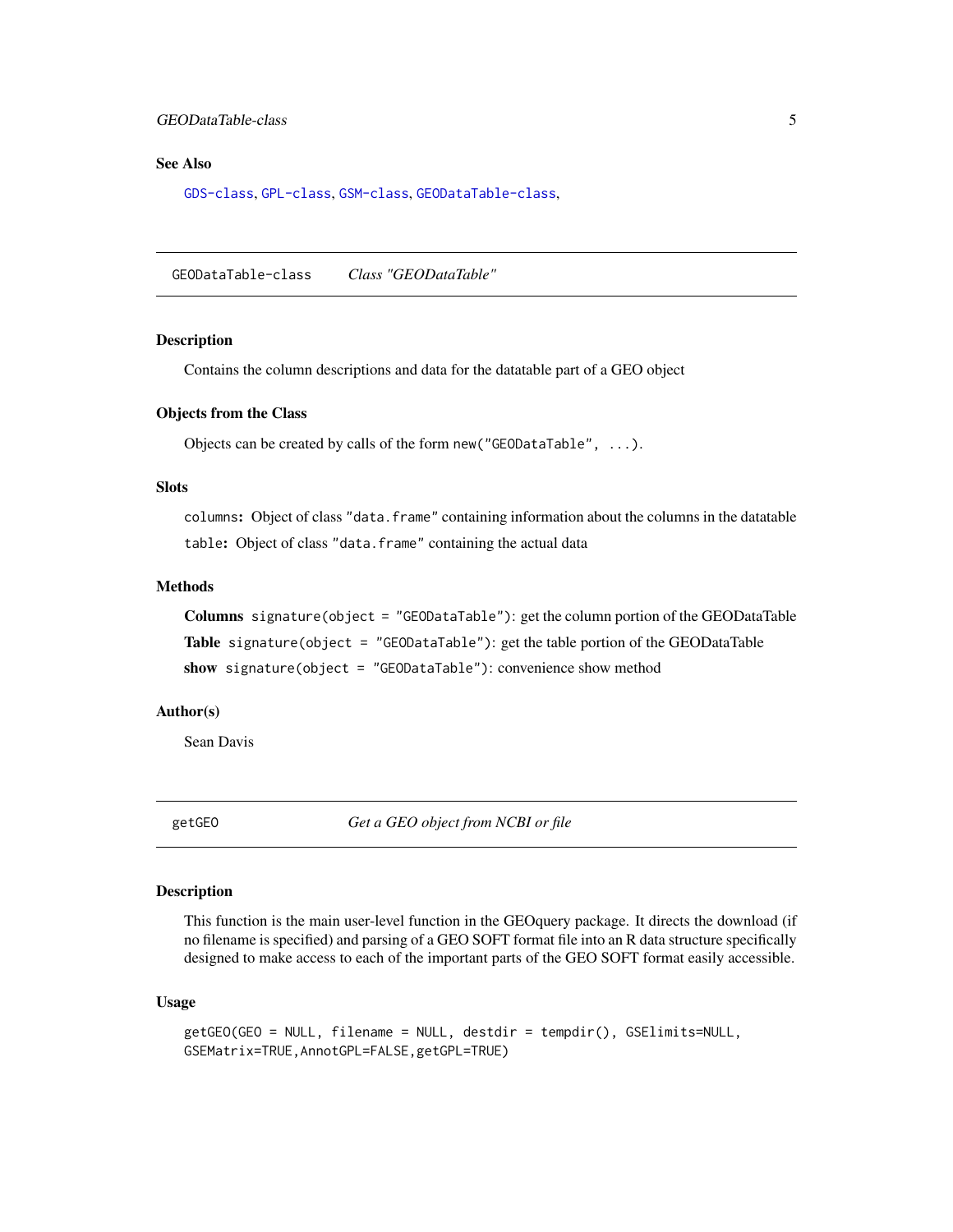#### Arguments

| GE <sub>0</sub> | A character string representing a GEO object for download and parsing. (eg.,<br>'GDS505','GSE2','GSM2','GPL96')                                                                                                                                                                                                                                                                                      |
|-----------------|------------------------------------------------------------------------------------------------------------------------------------------------------------------------------------------------------------------------------------------------------------------------------------------------------------------------------------------------------------------------------------------------------|
| filename        | The filename of a previously downloaded GEO SOFT format file or its gzipped<br>representation (in which case the filename must end in .gz). Either one of GEO<br>or filename may be specified, not both. GEO series matrix files are also handled.<br>Note that since a single file is being parsed, the return value is not a list of esets,<br>but a single eset when GSE matrix files are parsed. |
| destdir         | The destination directory for any downloads. Defaults to the architecture-dependent<br>tempdir. You may want to specify a different directory if you want to save the<br>file for later use. Doing so is a good idea if you have a slow connection, as some<br>of the GEO files are HUGE!                                                                                                            |
| GSElimits       | This argument can be used to load only a contiguous subset of the GSMs from<br>a GSE. It should be specified as a vector of length 2 specifying the start and end<br>(inclusive) GSMs to load. This could be useful for splitting up large GSEs into<br>more manageable parts, for example.                                                                                                          |
| GSEMatrix       | A boolean telling GEO query whether or not to use GSE Series Matrix files from<br>GEO. The parsing of these files can be many orders-of-magnitude faster than<br>parsing the GSE SOFT format files. Defaults to TRUE, meaning that the SOFT<br>format parsing will not occur; set to FALSE if you for some reason need other<br>columns from the GSE records.                                        |
| AnnotGPL        | A boolean defaulting to FALSE as to whether or not to use the Annotation GPL<br>information. These files are nice to use because they contain up-to-date infor-<br>mation remapped from Entrez Gene on a regular basis. However, they do not<br>exist for all GPLs; in general, they are only available for GPLs referenced by a<br><b>GDS</b>                                                       |
| getGPL          | A boolean defaulting to TRUE as to whether or not to download and include<br>GPL information when getting a GSEMatrix file. You may want to set this<br>to FALSE if you know that you are going to annotate your featureData using<br>Bioconductor tools rather than relying on information provided through NCBI<br>GEO. Download times can also be greatly reduced by specifying FALSE.            |

#### Details

getGEO functions to download and parse information available from NCBI GEO ([http://www.](http://www.ncbi.nlm.nih.gov/geo) [ncbi.nlm.nih.gov/geo](http://www.ncbi.nlm.nih.gov/geo)). Here are some details about what is avaible from GEO. All entity types are handled by getGEO and essentially any information in the GEO SOFT format is reflected in the resulting data structure.

From the GEO website:

The Gene Expression Omnibus (GEO) from NCBI serves as a public repository for a wide range of high-throughput experimental data. These data include single and dual channel microarraybased experiments measuring mRNA, genomic DNA, and protein abundance, as well as non-array techniques such as serial analysis of gene expression (SAGE), and mass spectrometry proteomic data. At the most basic level of organization of GEO, there are three entity types that may be supplied by users: Platforms, Samples, and Series. Additionally, there is a curated entity called a GEO dataset.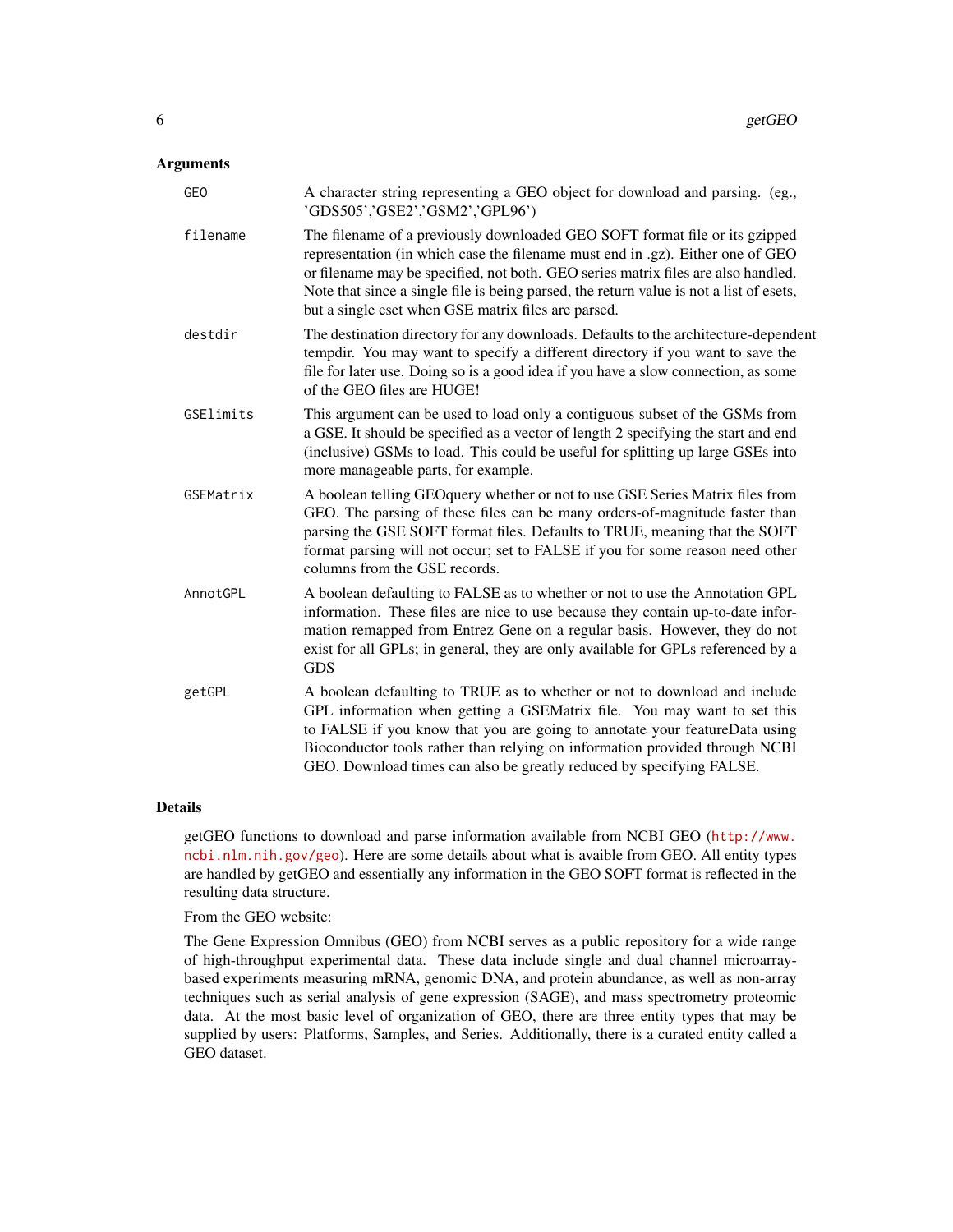#### getGEO 7 and 2008 and 2008 and 2008 and 2008 and 2008 and 2008 and 2008 and 2008 and 2008 and 2008 and 2008 and 2008 and 2008 and 2008 and 2008 and 2008 and 2008 and 2008 and 2008 and 2008 and 2008 and 2008 and 2008 and 20

A Platform record describes the list of elements on the array (e.g., cDNAs, oligonucleotide probesets, ORFs, antibodies) or the list of elements that may be detected and quantified in that experiment (e.g., SAGE tags, peptides). Each Platform record is assigned a unique and stable GEO accession number (GPLxxx). A Platform may reference many Samples that have been submitted by multiple submitters.

A Sample record describes the conditions under which an individual Sample was handled, the manipulations it underwent, and the abundance measurement of each element derived from it. Each Sample record is assigned a unique and stable GEO accession number (GSMxxx). A Sample entity must reference only one Platform and may be included in multiple Series.

A Series record defines a set of related Samples considered to be part of a group, how the Samples are related, and if and how they are ordered. A Series provides a focal point and description of the experiment as a whole. Series records may also contain tables describing extracted data, summary conclusions, or analyses. Each Series record is assigned a unique and stable GEO accession number (GSExxx).

GEO DataSets (GDSxxx) are curated sets of GEO Sample data. A GDS record represents a collection of biologically and statistically comparable GEO Samples and forms the basis of GEO's suite of data display and analysis tools. Samples within a GDS refer to the same Platform, that is, they share a common set of probe elements. Value measurements for each Sample within a GDS are assumed to be calculated in an equivalent manner, that is, considerations such as background processing and normalization are consistent across the dataset. Information reflecting experimental design is provided through GDS subsets.

#### Value

An object of the appropriate class (GDS, GPL, GSM, or GSE) is returned. If the GSEMatrix option is used, then a list of ExpressionSet objects is returned, one for each SeriesMatrix file associated with the GSE accesion. If the filename argument is used in combination with a GSEMatrix file, then the return value is a single ExpressionSet.

#### Warning

Some of the files that are downloaded, particularly those associated with GSE entries from GEO are absolutely ENORMOUS and parsing them can take quite some time and memory. So, particularly when working with large GSE entries, expect that you may need a good chunk of memory and that coffee may be involved when parsing....

#### Author(s)

Sean Davis

#### See Also

[getGEOfile](#page-7-1)

#### Examples

# gds <- getGEO("GDS10") # gds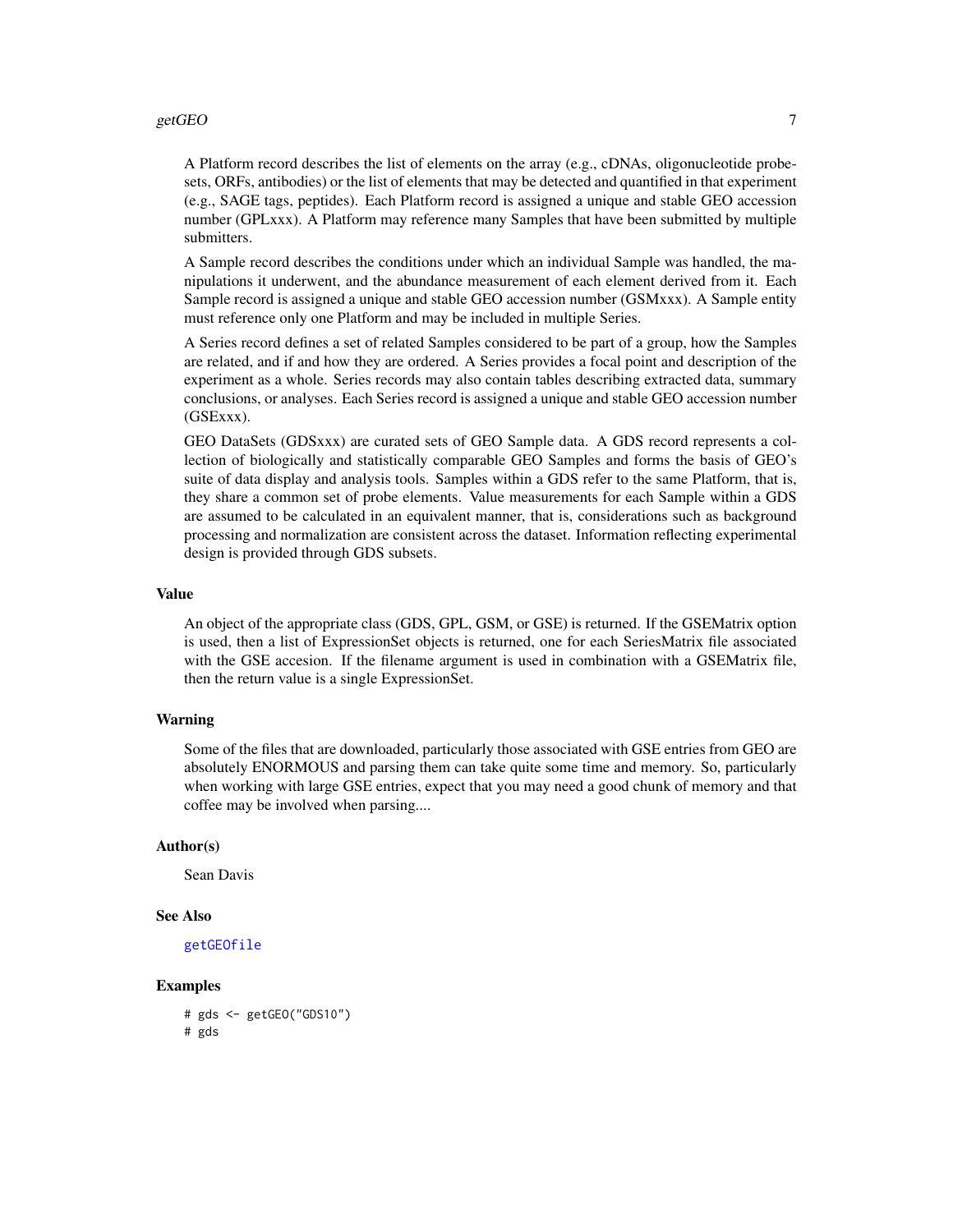This function simply downloads a SOFT format file associated with the GEO accession number given.

#### Usage

```
getGEOfile(GEO, destdir = tempdir(), AnnotGPL = FALSE, amount = c("full", "brief", "quick", "data"))
```
#### Arguments

| <b>GEO</b> | Character string, the GEO accession for download (eg., GDS84, GPL96, GSE2553,<br>or $GSM10$                                                                                                                                                                                                                                                    |
|------------|------------------------------------------------------------------------------------------------------------------------------------------------------------------------------------------------------------------------------------------------------------------------------------------------------------------------------------------------|
| destdir    | Directory in which to store the resulting downloaded file. Defaults to tempdir()                                                                                                                                                                                                                                                               |
| AnnotGPL   | A boolean defaulting to FALSE as to whether or not to use the Annotation GPL<br>information. These files are nice to use because they contain up-to-date infor-<br>mation remapped from Entrez Gene on a regular basis. However, they do not<br>exist for all GPLs; in general, they are only available for GPLs referenced by a<br><b>GDS</b> |
| amount     | Amount of information to pull from GEO. Only applies to GSE, GPL, or GSM.<br>See details                                                                                                                                                                                                                                                       |

#### Details

This function downloads GEO SOFT files based on accession number. It does not do any parsing. The first two arguments should be fairly self-explanatory, but the last is based on the input to the acc.cgi url at the geo website. In the default "full" mode, the entire SOFT format file is downloaded. Both "brief" and "quick" offer shortened versions of the files, good for "peeking" at the file before a big download on a slow connection. Finally, "data" downloads only the data table part of the SOFT file and is good for downloading a simple EXCEL-like file for use with other programs (a convenience).

#### Value

Invisibly returns the full path of the downloaded file.

#### Author(s)

Sean Davis

#### References

http://www.ncbi.nlm.nih.gov/geo/query/acc.cgi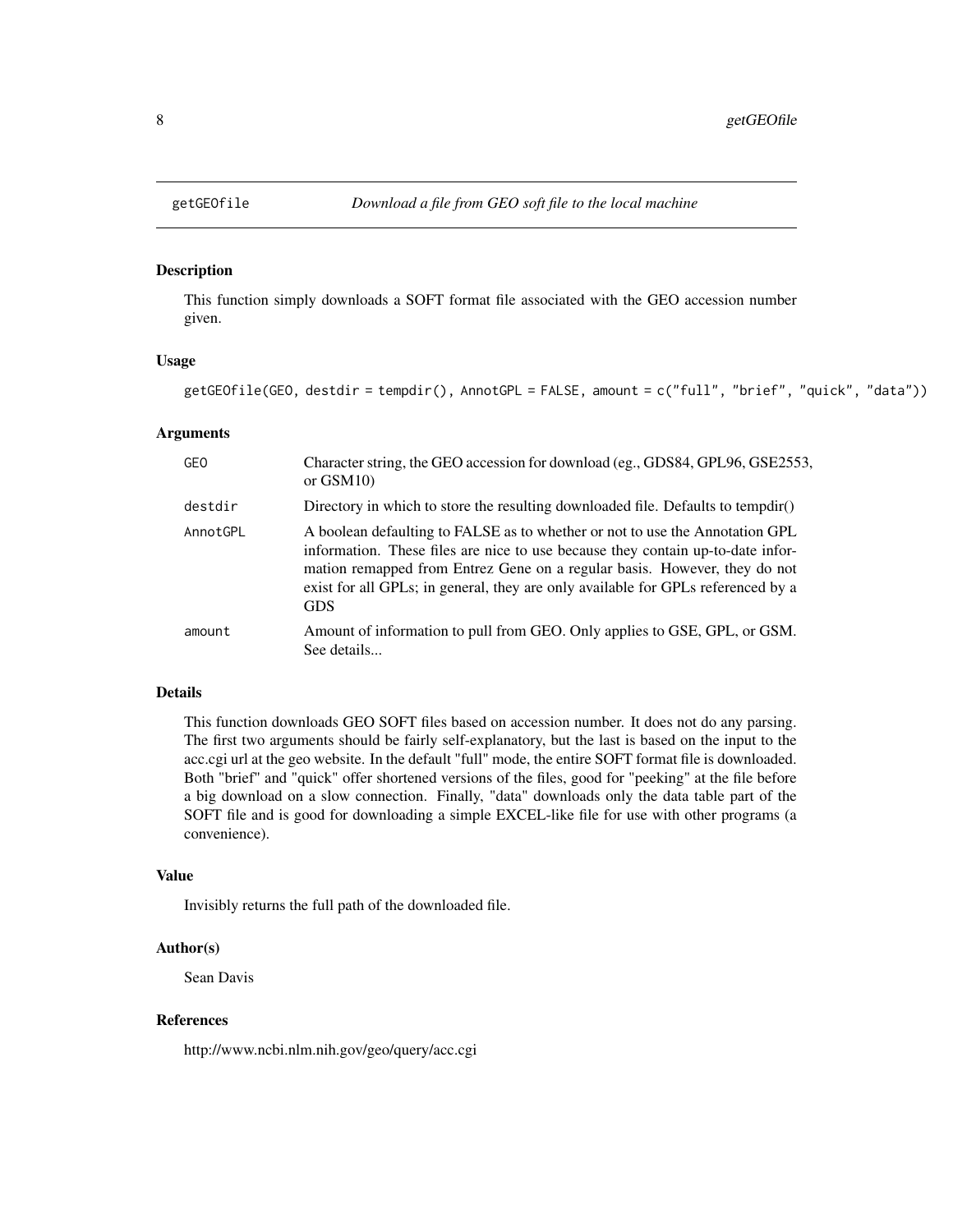#### <span id="page-8-0"></span>getGEOSuppFiles 9

#### See Also

[getGEO](#page-4-2)

#### Examples

# myfile <- getGEOfile(GDS10)

getGEOSuppFiles *Get Supplemental Files from GEO*

#### Description

NCBI GEO allows supplemental files to be attached to GEO Series (GSE), GEO platforms (GPL), and GEO samples (GSM). This function "knows" how to get these files based on the GEO accession. No parsing of the downloaded files is attempted, since the file format is not generally knowable by the computer.

#### Usage

```
getGEOSuppFiles(GEO, makeDirectory = TRUE, baseDir = getwd())
```
#### Arguments

| GEO           | A GEO accession number such as GPL1073 or GSM1137                                                                                                  |
|---------------|----------------------------------------------------------------------------------------------------------------------------------------------------|
| makeDirectory | Should a "subdirectory" for the downloaded files be created? Default is TRUE.<br>If FALSE, the files will be downloaded directly into the baseDir. |
| baseDir       | The base directory for the downloads. Default is the current working directory.                                                                    |

#### Details

Again, just a note that the files are simply downloaded.

#### Value

A data frame is returned invisibly with rownames representing the full path of the resulting downloaded files and the records in the data.frame the output of file.info for each downloaded file.

#### Author(s)

Sean Davis <sdavis2@mail.nih.gov>

#### Examples

# a <- getGEOSuppFiles(GSM1137) # a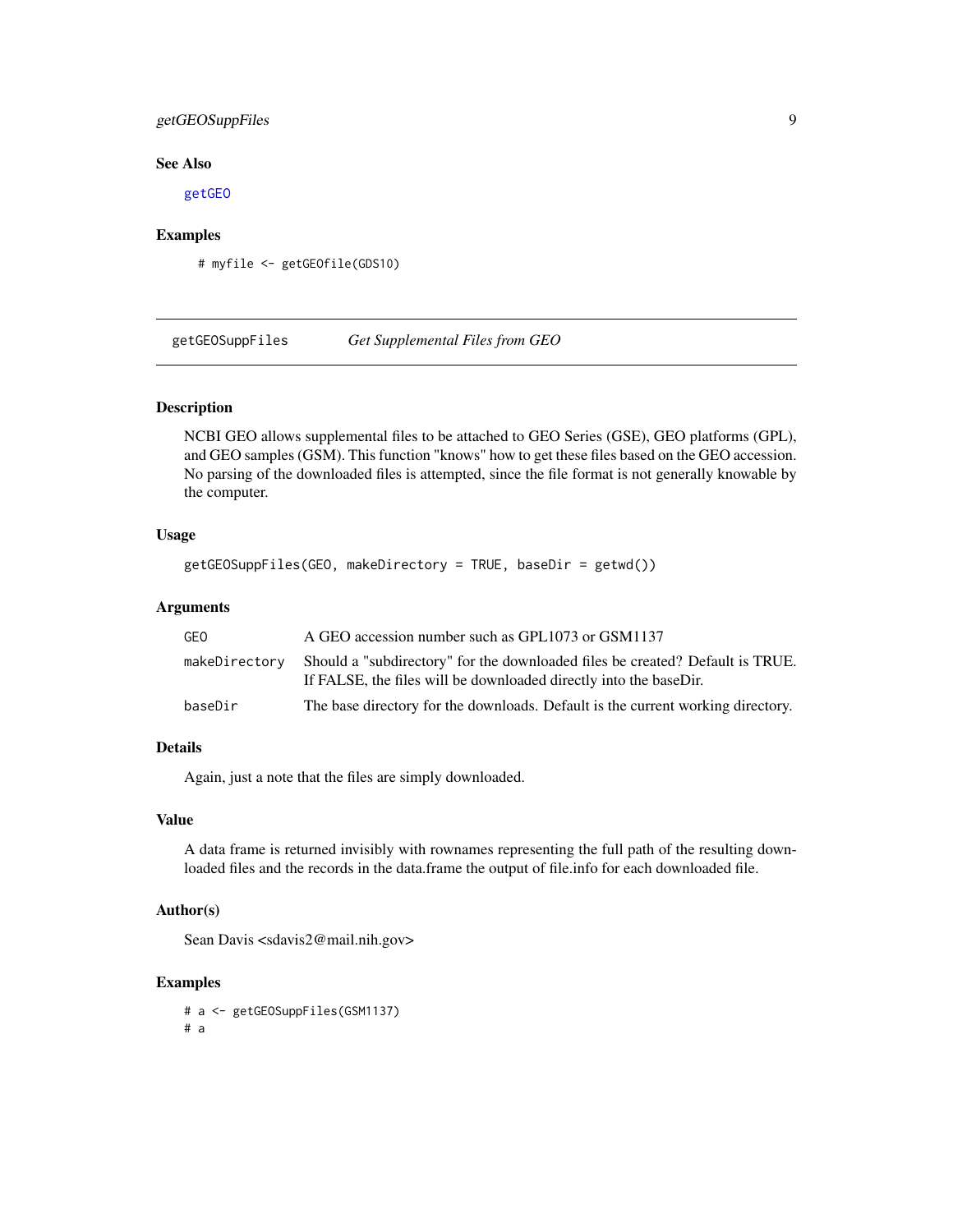<span id="page-9-0"></span>

In some cases, instead of individual sample records (GSM) containing information regarding sample phenotypes, the GEO Series contains that information in an attached data table. And example is given by GSE3494 where there are two data tables with important information contained within them. Using getGEO with the standard parameters downloads the GSEMatrix file which, unfortunately, does not contain the information in the data tables. This function simply downloads the "header" information from the GSE record and parses out the data tables into R data.frames.

#### Usage

```
getGSEDataTables(GSE)
```
#### Arguments

GSE The GSE identifier, such as "GSE3494".

#### Value

A list of data.frames.

#### Author(s)

Sean Davis <sdavis2@mail.nih.gov>

#### References

http://www.ncbi.nlm.nih.gov/geo

#### See Also

[getGEO](#page-4-2)

#### Examples

dfl = getGSEDataTables("GSE3494") lapply(dfl,head)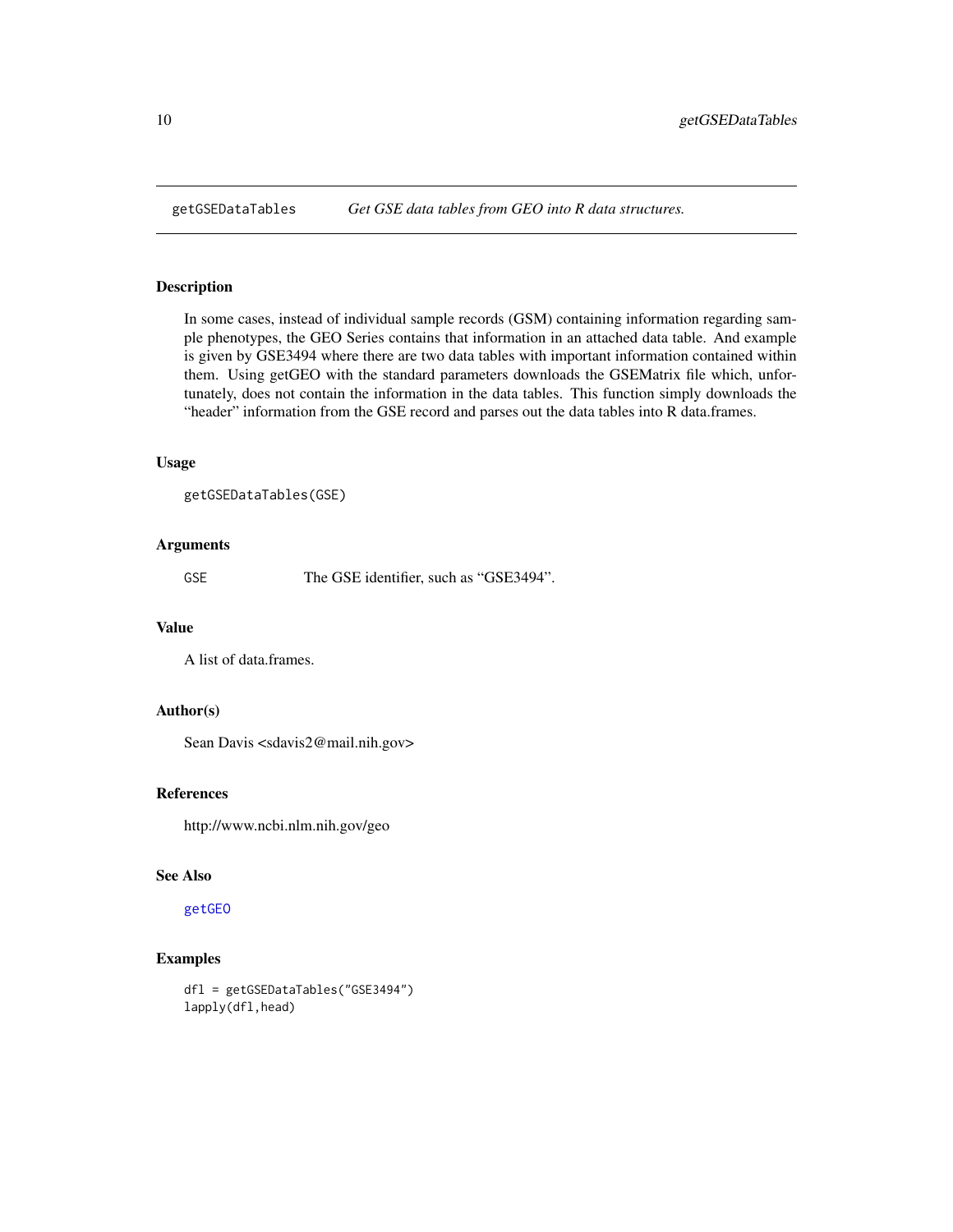<span id="page-10-1"></span><span id="page-10-0"></span>

Contains a full GEO Platform entity

#### Objects from the Class

Objects can be created by calls of the form new("GPL", ...).

#### Slots

dataTable: Object of class "GEODataTable"

header: Object of class "list" containing metadata associated with the GPL

#### Extends

Class "GEOData", directly.

#### **Methods**

No methods defined with class "GPL" in the signature, but methods applicable to GEOData are also applicable here.

#### Author(s)

Sean Davis

#### See Also

[GEOData-class](#page-3-1)

GSE-class *Class "GSE"*

#### Description

Contains a GEO Series entity

#### Objects from the Class

Objects can be created by calls of the form new("GSE", ...).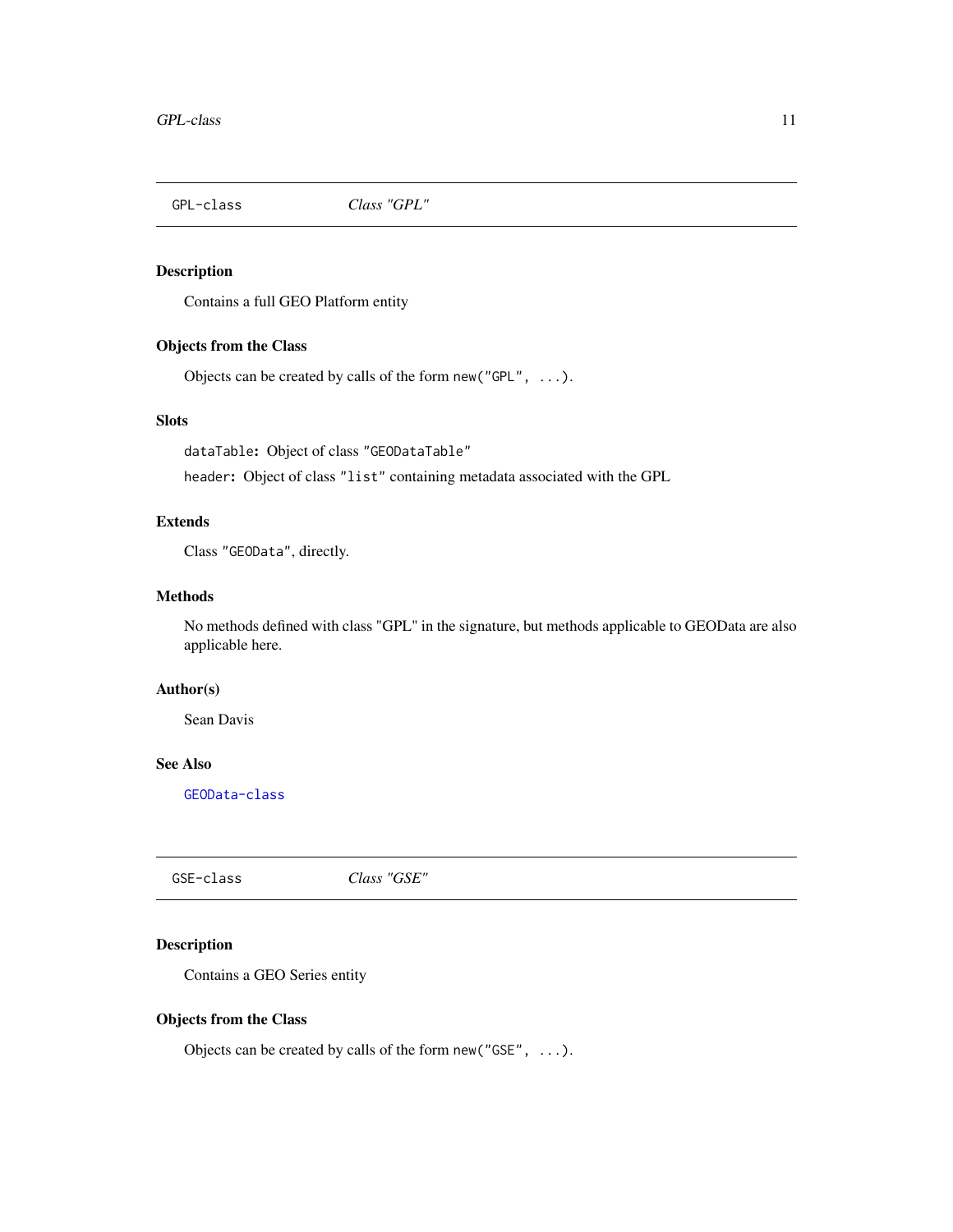#### <span id="page-11-0"></span>Slots

header: Object of class "list" containing metadata for the series

gsms: Object of class "list" containing a list of items of class GSM associated with the series gpls: Object of class "list" containing a list of items of class GPL associate with the series

#### Methods

**GPLList** signature(object = "GSE"): returns a list, each item of the list being a GPL object GSMList signature(object = "GSE"): returns a list, each item of the list being a GSM object Meta signature(object = "GSE"): returns a list, the metadata associated with the GSE

#### Author(s)

Sean Davis

#### See Also

[GPL-class](#page-10-1),[GSM-class](#page-11-1)

<span id="page-11-1"></span>GSM-class *Class "GSM"*

#### Description

A class containing a GEO Sample entity

#### Objects from the Class

Objects can be created by calls of the form new("GSM", ...).

#### Slots

dataTable: Object of class "GEODataTable" header: Object of class "list" containing the metadata associated with the sample

#### Extends

```
Class "GEOData", directly.
```
#### Methods

No methods defined with class "GSM" in the signature, but methods that apply to the GEOData also apply here.

#### Author(s)

Sean Davis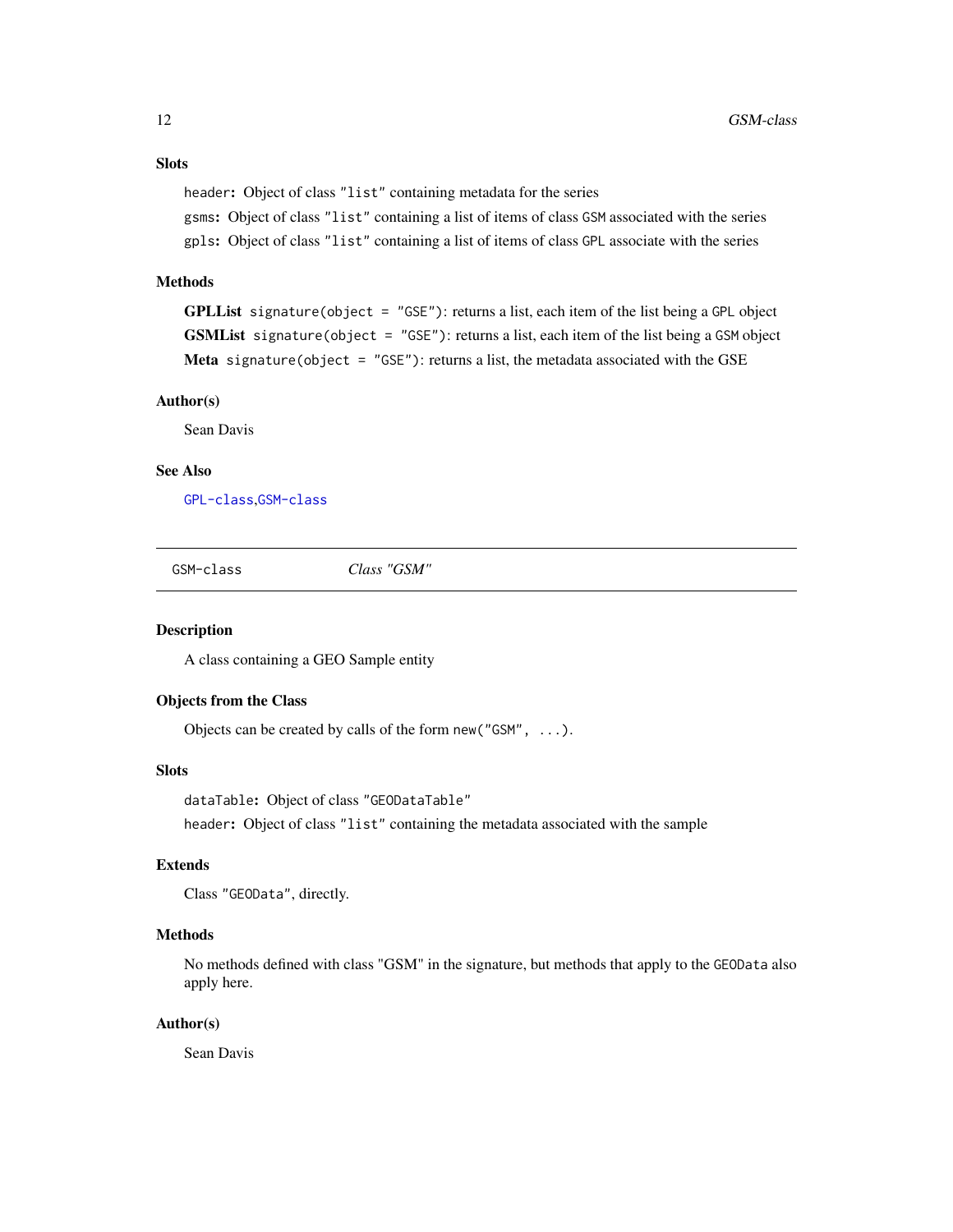#### <span id="page-12-0"></span>gunzip and the set of the set of the set of the set of the set of the set of the set of the set of the set of the set of the set of the set of the set of the set of the set of the set of the set of the set of the set of th

### See Also

[GEOData-class](#page-3-1)

gunzip *Gunzip a file*

#### Description

gunzip a file

#### Usage

```
gunzip(filename, destname = gsub("[.]gz$", "", filename), overwrite = FALSE, remove = TRUE, BFR.SIZE = 1
```
#### Arguments

| filename  | The filename to be unzipped                                                    |
|-----------|--------------------------------------------------------------------------------|
| destname  | The destination file.                                                          |
| overwrite | Boolean indicating whether or not to overwrite a destifile of the same name    |
| remove    | Boolean indicating whether or not to remove the original file after completion |
| BFR.SIZE  | The size of the read buffer                                                    |

#### Details

This function was stripped out of R.utils due to breaking some stuff on the bioconductor build machine.

#### Value

Invisibly, the number of bytes read.

#### Author(s)

Original author: Henrik Bengtsson

#### See Also

[gzfile](#page-0-0)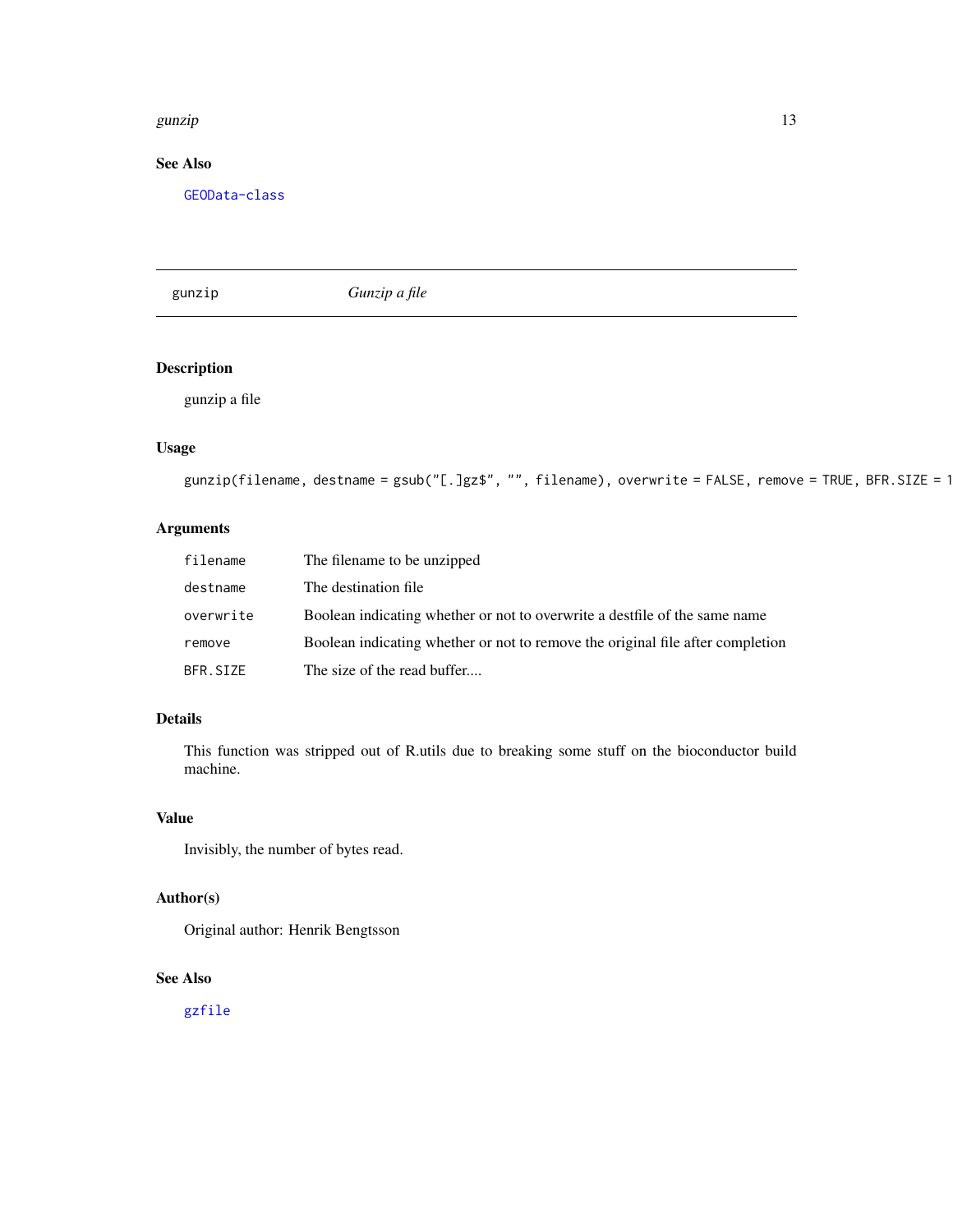<span id="page-13-0"></span>

Workhorse GEO parsers.

#### Usage

```
parseGEO(fname, GSElimits)
parseGPL(fname)
parseGDS(fname)
parseGSE(fname, GSElimits)
parseGSM(fname)
```
#### Arguments

| fname     | The filename of a SOFT format file. If the filename ends in .gz, a gzfile() con-<br>nection is used to read the file directly. |
|-----------|--------------------------------------------------------------------------------------------------------------------------------|
| GSElimits | Used to limit the number of GSMs parsed into the GSE object; useful for mem-<br>ory management for large GSEs.                 |

#### Details

These are probably not useful to the end-user. Use getGEO to access these functions. parseGEO simply delegates to the appropriate specific parser. There should be no reason to use the parseGPL, parseGDS, parseGSE, or parseGSM functions directly.

#### Value

parseGEO returns an object of the associated type. For example, if it is passed the text from a GDS entry, a GDS object is returned.

#### Author(s)

Sean Davis

#### See Also

[getGEO](#page-4-2)